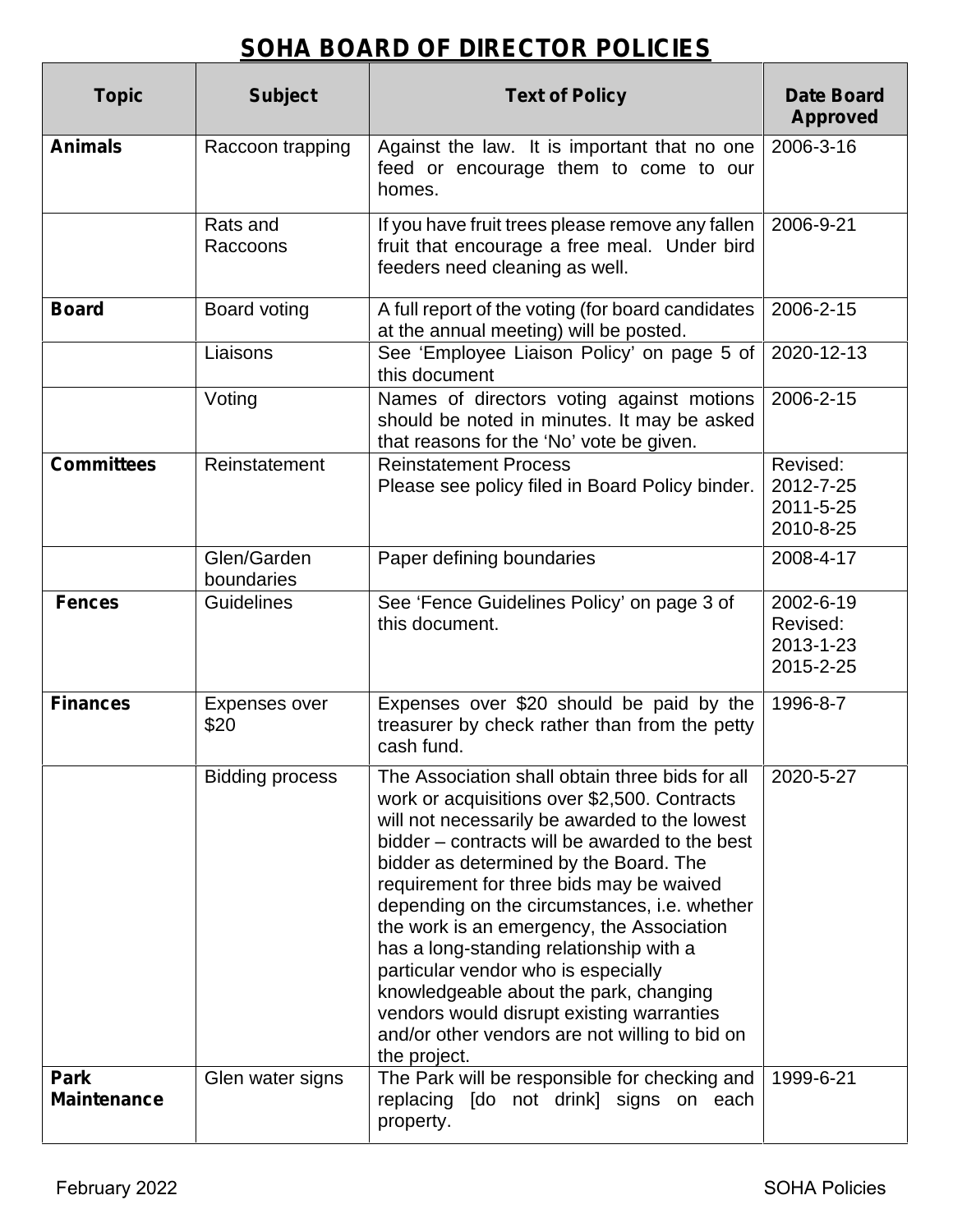|              | Retaining walls,<br>responsibility of<br>Park | It is the responsibility of the Park that any $\vert$ 2006-12-14<br>retaining wall over one foot be the<br>responsibility of the Park unless the resident<br>has decided to build it in which case it<br>becomes the responsibility of the owner ever<br>after. |                        |
|--------------|-----------------------------------------------|-----------------------------------------------------------------------------------------------------------------------------------------------------------------------------------------------------------------------------------------------------------------|------------------------|
|              | Drainage to glen                              | All homes on the glen are required to make 2017-3-22<br>sure water drainage extends down the slope,<br>past the path into vegetation.                                                                                                                           |                        |
| <b>Trees</b> | <b>Tree Care Policy</b>                       | See 'Tree Care Policy' detail on page 4 of this<br>document and reference R&R 18C.                                                                                                                                                                              | 2009-8-20<br>2012-9-26 |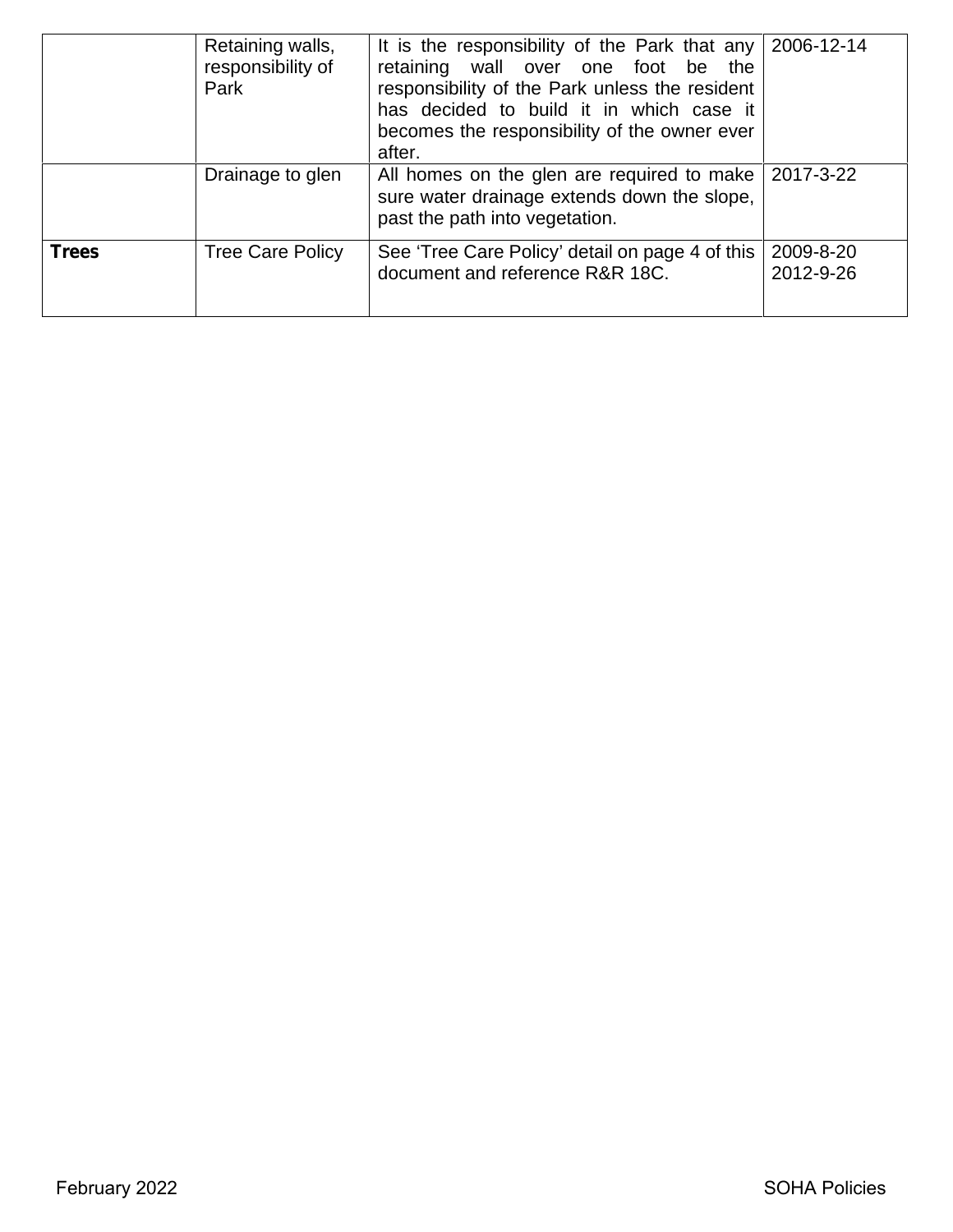# SORRENTO OAKS HOMEOWNERS ASSOCIATION, INC. GUIDELINES FOR FENCES Revised January 23, 2013. Effective March 1, 2013. Revised February 26, 2015

In general, Sorrento Oaks has a style or history of having little fencing. Openness and greenery are encouraged rather than enclosure.

No fences may be erected in the Park without prior written approval from the Board. No power auger can be used to dig holes. (Rule 19)

#### A fence must be:

- 1) set back at least two (2) feet from the street;
- 2) no more than forty-two (42) inches high, including lattice, running for the first eighteen (18) feet from the street, including the two foot setback;
- 3) no more than six (6) feet high, including lattice, running from 18 feet from the street to the back of the space;
- 4) a good neighbor fence (attractive from both sides);
- 5) no gates are to be installed that would block a 3-foot access around any home (SOHA Board of Directors Meeting, July 13, 2014)
- 6) No fence may be installed between a rear lot line and the glen (SOHA Board of Directors Meeting, April 23, 2014)

FOLLOWING ARE DEFINITIONS AND EXCERPTS FROM CCR TITLE 25 Division 1 Chapter 2 Articles 1 and 9, April 1, 2013 Article 1 Section 1002: Definitions

- (a) (1) Accessory building or structure. Any…FENCE…established for the use of the occupant of a unit.
- (f) (2) FENCE. A freestanding vertical structure erected to enclose an area or act as a barrier generally constructed of posts, boards, wood, wire stakes or rails. (Inspector OK'd aluminum)

### Article 9 Section 1428: Location

- (e) FENCING of any material, that meets the requirements of section 1514 of this article, maybe installed up to a lot line.
- Article 9 Section 1514: FENCE Height and Location.
	- (a) A FENCE located on a lot shall not exceed six (6) feet in height.
	- (b) A FENCE exceeding forty-two (42) inches in height, parallel to a unit or habitable accessory building or structure or building component, shall not be located closer than three (3) feet to that unit, habitable accessory building or structure, or building component.

#### FOLLOWING ARE EXCERPTS FROM SORRENTO OAKS RULES AND REGULATIONS

- 19. No fences may be erected in the park without prior written approval from the Board. No power auger can be used to dig holes.
- 18. A. Any landscaping that would require excavation or digging greater than twelve (12) inches, including irrigation canals, must have the prior written approval of the Board to avoid damage to underground cables and pipes. (*Revised 2/13*)

#### PROCEDURE:

- 1) Discuss your potential plan with neighbor(s) and request feedback.
- 2) Fill out a SOHA Board Homeowner Proposal Response Form available outside the office and return it to the office. The Architectural Committee will review the request at its next meeting (first Monday of the month, 5pm) and advise the board which will vote on it at its next meeting (fourth Wednesday of the month).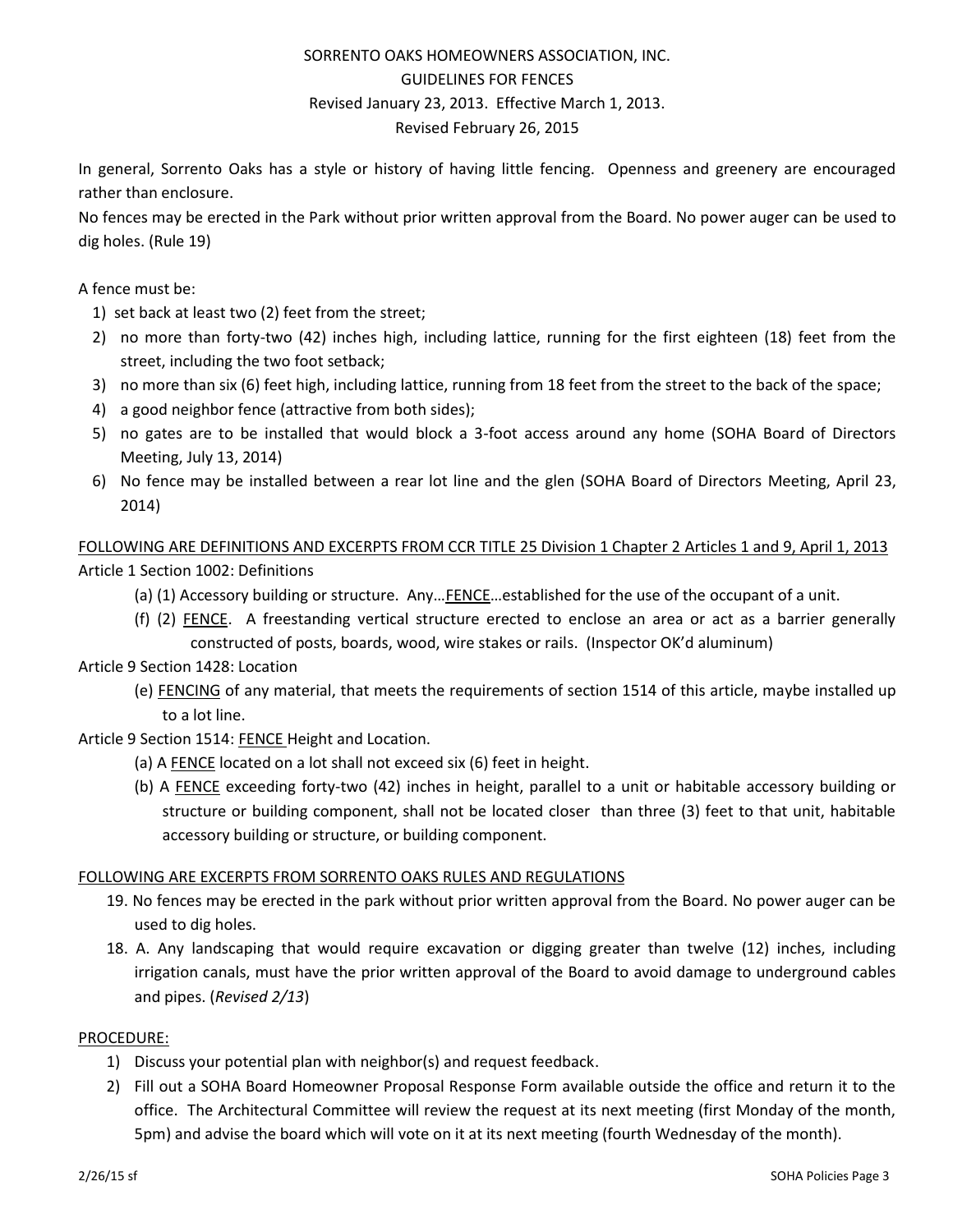# Approved for addition to this policy by SOHA Board of Directors, September 26, 2012

"Trees that are more than 20" in circumference or more than 12 feet in height, but are not yet defined as significant according to the County definition, may be pruned without board approval. They may only be removed after discussion with neighbor(s) and with written approval of the board. Neighbors should be informed of tree removal or pruning in advance to protect car(s) and plant(s)."

# Approved by SOHA Board of Directors, August 20, 2009 Reference SOHA Rules & Regulations, Section 18 C, Landscaping/Alterations

# A. DEFINITION of Significant Tree

The Association acknowledges the Santa Cruz County Planning Department's definition of a significant tree:

- "Within the Urban Services Line (Sorrento Oaks), any tree which is equal to or greater than 20 inches. d.b.h. (approx. 5 ft. in circumference - 60 inches)
- d.b.h. (diameter breast height) The average diameter of a tree outside the bark at a point 4.5 feet above the highest level ground."
- A permit from the County is required for removal of a significant tree or pruning of more than one-third of the green foliage.
- (Santa Cruz County Code, Chapter 16.34 (Last revised 12/13/97)

# B. LAWS AND RULES

- 1. "With respect to trees in the common areas of a mobile home park, park management shall be solely responsible for the trimming, pruning, or removal of any tree, and the costs thereof." (2009 California Mobile Home Residency Law, 798.37.5 (a).
- 2. "No homeowner may plant a tree within the mobile home park without first obtaining written permission from the management."

(2009 California Mobile Home Residency Law, 798.37.5 (d)

3. "All trees or shrubs planted on residents' home sites are the responsibility of the residents. They must be maintained in a safe, attractive manner to insure they do not pose a hazard or nuisance to the Park or neighbors, and will not endanger the park, the common grounds, or neighbor's property. Residents must obtain the Board's written approval of the type of tree to be planted on the home site."

# C. SORRENTO OAKS POLICY

- 1. The Association accepts financial responsibility for the maintenance of any significant tree on the common area of the Park, as defined above, in order to keep it in a safe and healthy condition
- 2. If a significant tree, as defined above (A), requires pruning or maintenance and is either on a home site or on common area, the work may proceed if a certified arborist is consulted and provides or supervises the work, and if the work is approved by the Board in advance.
	- (a) If the work is required for the health of the tree on common area or if the tree is a nuisance or hazard, the work will be paid for by the Association.
	- (b) If the work is optional, the requester will be required to pay for the work.
	- (c) If the tree is on a space, the owner of that house will have financial responsibility for the tree whether the work is required or optional.
- 3. If a tree on a space becomes a significant tree over time, it falls under the same rules as other significant trees.